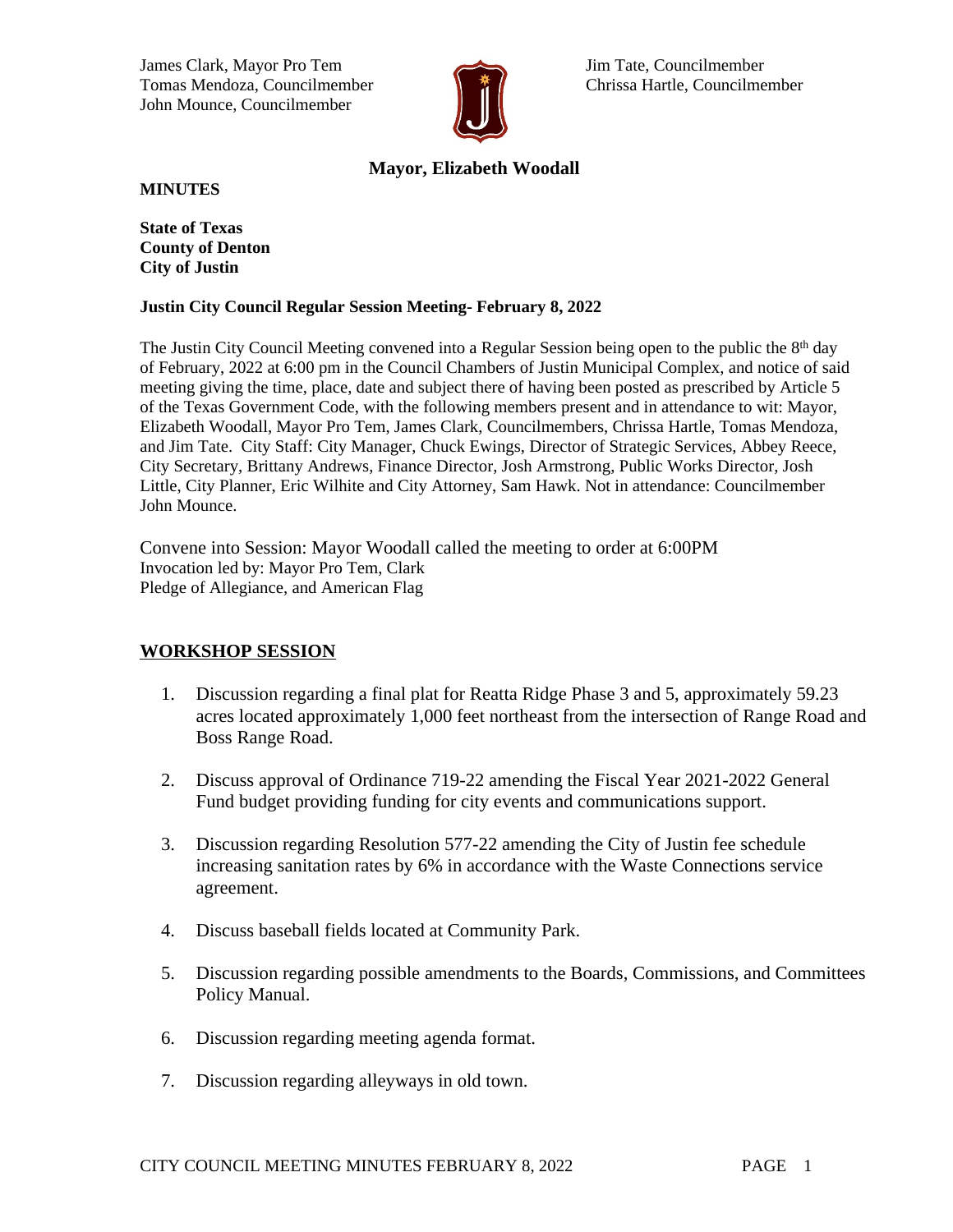Mayor and Council discussed items 1-7 with staff.

Council took break from 7:05PM to 7:15PM

### **CONVENE INTO REGULAR SESSION- Immediately Following Workshop Session**

### **PUBLIC COMMENT**

In order to expedite the flow of business and to provide all citizens the opportunity to speak, the mayor may impose a three-minute limitation on any person addressing the Council. The Texas Open Meetings Act prohibits the City Council from discussing issues, which the public have not been given a seventy-two (72) hour notice. Issues raised may be referred to City staff for research and/or placed on a future agenda.

No Citizens chose to speak

### **PUBLIC HEARING ITEMS**

- 8. **PUBLIC HEARING:** Conduct a public hearing to consider amending the Code of Ordinances sections 4-20 and 52-1 regarding the definition of sexually oriented business.
	- a. Open public hearing at 7:18PM
	- b. Close public hearing at 7:18PM
	- c. Consider and take appropriate action

#### **Mayor Pro Tem Clark moved to approve item 8 as presented.**

### **Seconded by: Councilman Mendoza Aye votes: Councilmembers Mendoza, Clark, Hartle, and Tate Motion carries**

- 9. **PUBLIC HEARING:** Conduct a public hearing to consider a Specific Use Permit for CMC Dog Training located at 117 E. 7th Street, legally described as O T JUSTIN BLK 52 LOT 2 & 3, zoned as Light-Industrial.
	- a. Open public hearing
	- b. Close public hearing
	- c. Consider and take appropriate action

#### **No Action**

## **POSSIBLE ACTION ITEMS**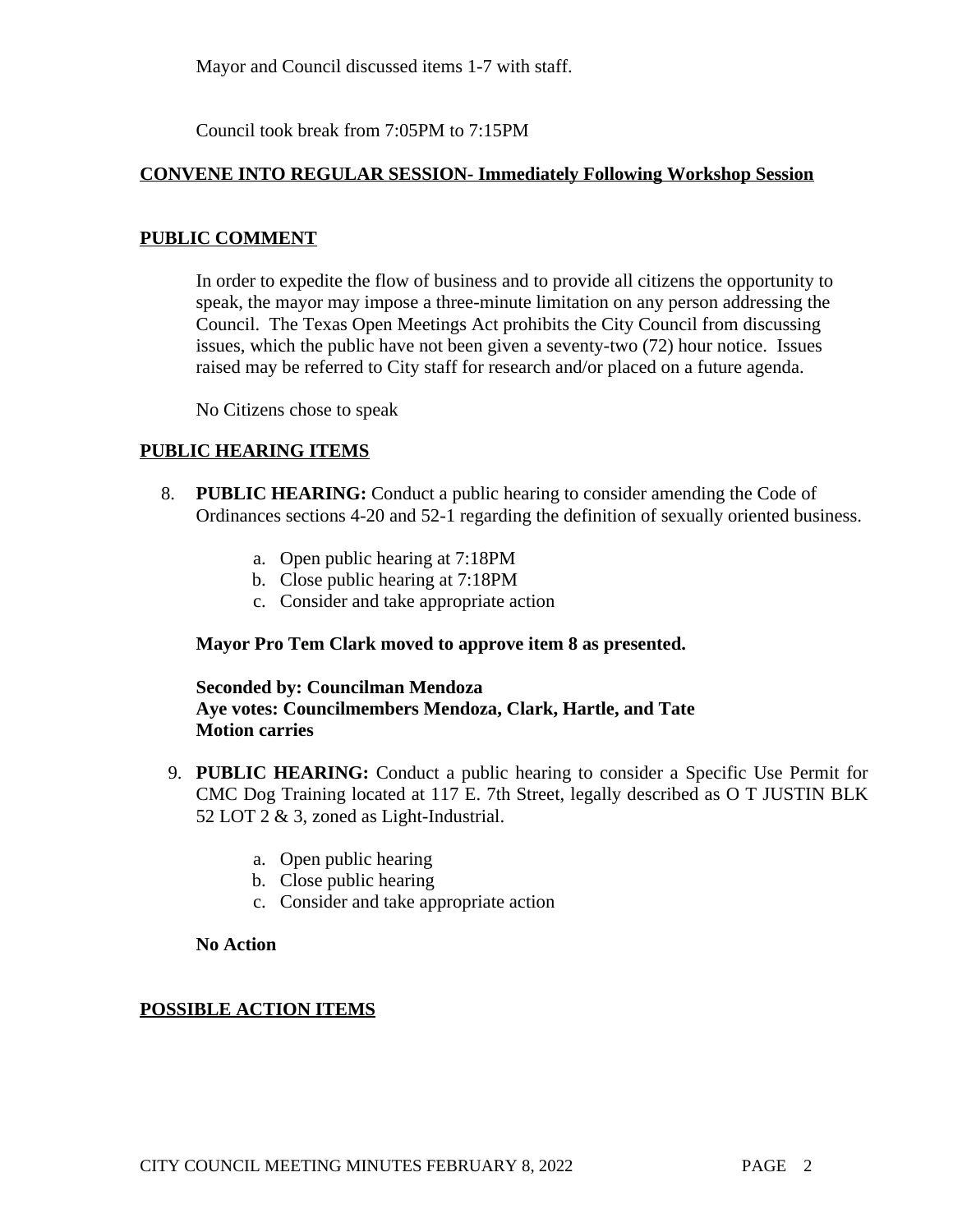10. Consider and take appropriate action regarding a final plat for Reatta Ridge Phase 3 and 5, approximately 59.23 acres located approximately 1,000 feet northeast from the intersection of Range Road and Boss Range Road.

#### **Mayor Pro Tem Clark moved to approve as presented.**

### **Seconded by: Councilman Tate Aye votes: Councilmembers Mendoza, Clark, Hartle, and Tate Motion carries**

11. Consider and take appropriate action regarding appointments to and membership of the Economic Development Corporation and Community Development Corporation.

### **Mayor Pro Tem Clark made the motion to appoint Mr. Hayden to Place 6.**

**Seconded by: Councilwoman Hartle Aye votes: Councilmembers Mendoza, Clark, Hartle, and Tate Motion carries**

12. Consider and take appropriate action regarding Resolution 577-22 amending the City of Justin fee schedule increasing sanitation rates by 6% in accordance with the Waste Connections service agreement.

#### **Councilman Mendoza moved to approve Resolution 577-22.**

### **Seconded by: Mayor Pro Tem, Clark Aye votes: Councilmembers Mendoza, Clark, Hartle, and Tate Motion carries**

13. Consider and take appropriate action regarding Ordinance 719-22 amending the Fiscal Year 2021-2022 General Fund budget providing funding for city events and communications support.

**Mayor Pro Tem Clark moved to approve item 8 as presented.**

**Seconded by: Councilman Mendoza Aye votes: Councilmembers Mendoza, Clark, Hartle, and Tate Motion carries**

#### **CONSENT**

*Any Council Member may request an item on the Consent Agenda to be taken up for individual consideration*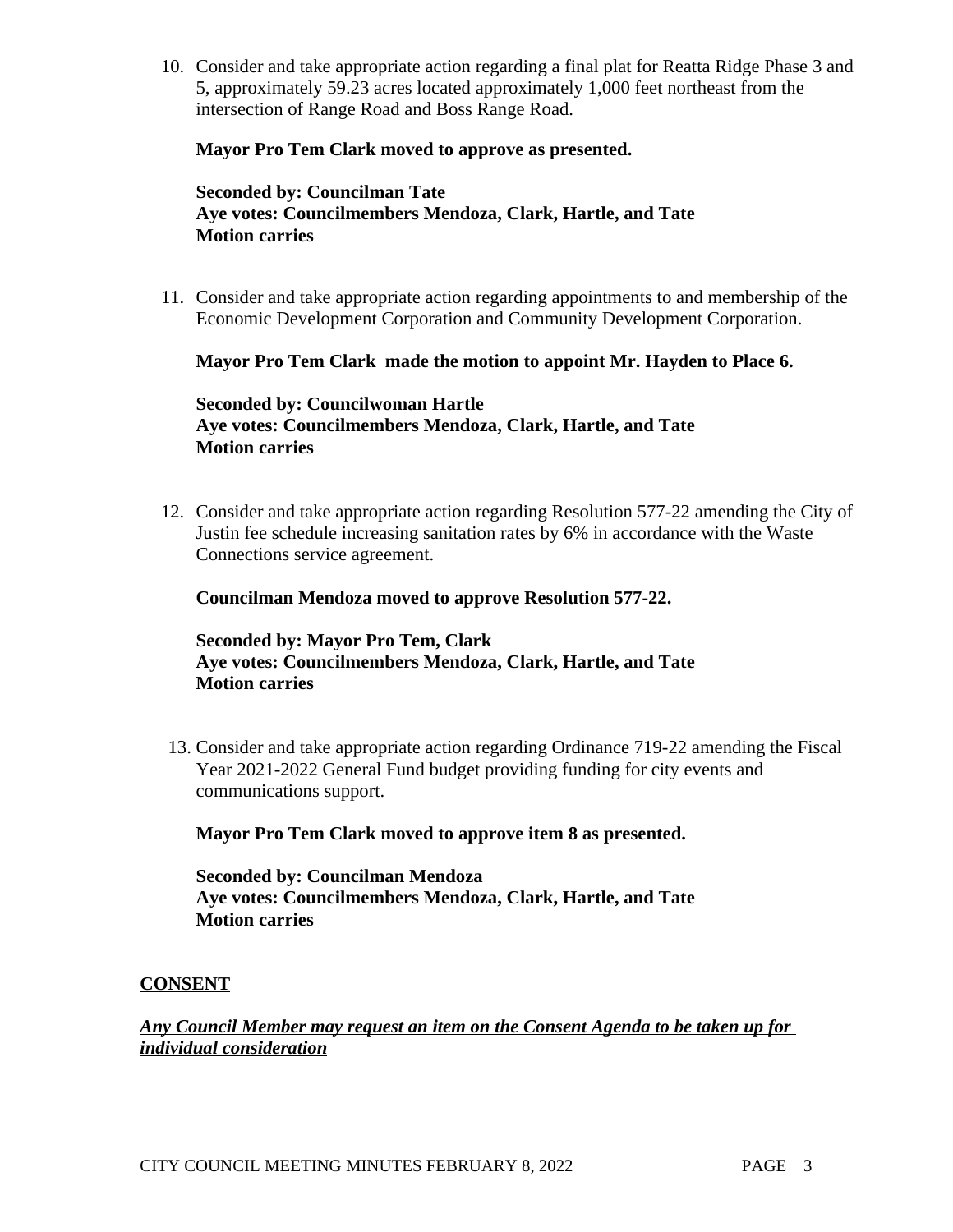14. Consider and take appropriate approving City Council meeting minutes dated January 19, 2022, and January 25, 2022.

**Councilman Tate made the motion to approve consent item 14.**

**Seconded by: Councilwoman Hartle Aye votes: Councilmembers Mendoza, Clark, Hartle, and Tate Motion carries**

### **EXECUTIVE SESSION**

Any item on this posted agenda could be discussed in Executive Session as long as it is within one of the permitted categories under sections 551.071 through 551.076 and Section 551.087 of the Texas Government Code.

- Under Section 551.071, to conduct private consultation with the City Attorney regarding:
	- o West Side Wastewater Improvement Agreement
	- o Range Creek Municipal Utility District of Denton County
- Under Section 551.087, Deliberation regarding economic development negotiations:
	- o Chapter 380 Agreement with OES

Convene into executive session at **7:25PM**

Adjourn into open meeting at **7:44PM**

15. Discuss, consider, and act on items discussed in Executive Session.

**Mayor Pro Tem Clark made a motion to approve item 15 as discussed in Executive Session.** 

**Seconded by: Councilwoman Hartle Aye votes: Councilmembers Mendoza, Clark, Hartle, and Tate Motion carries**

## **FUTURE AGENDA ITEMS**

- Parks Discussion
- Justin Crossing
- $\bullet$  Council workshop 2/26/22

## **ADJOURN**

**With there being no further business, the meeting was adjourned at 7:48PM**